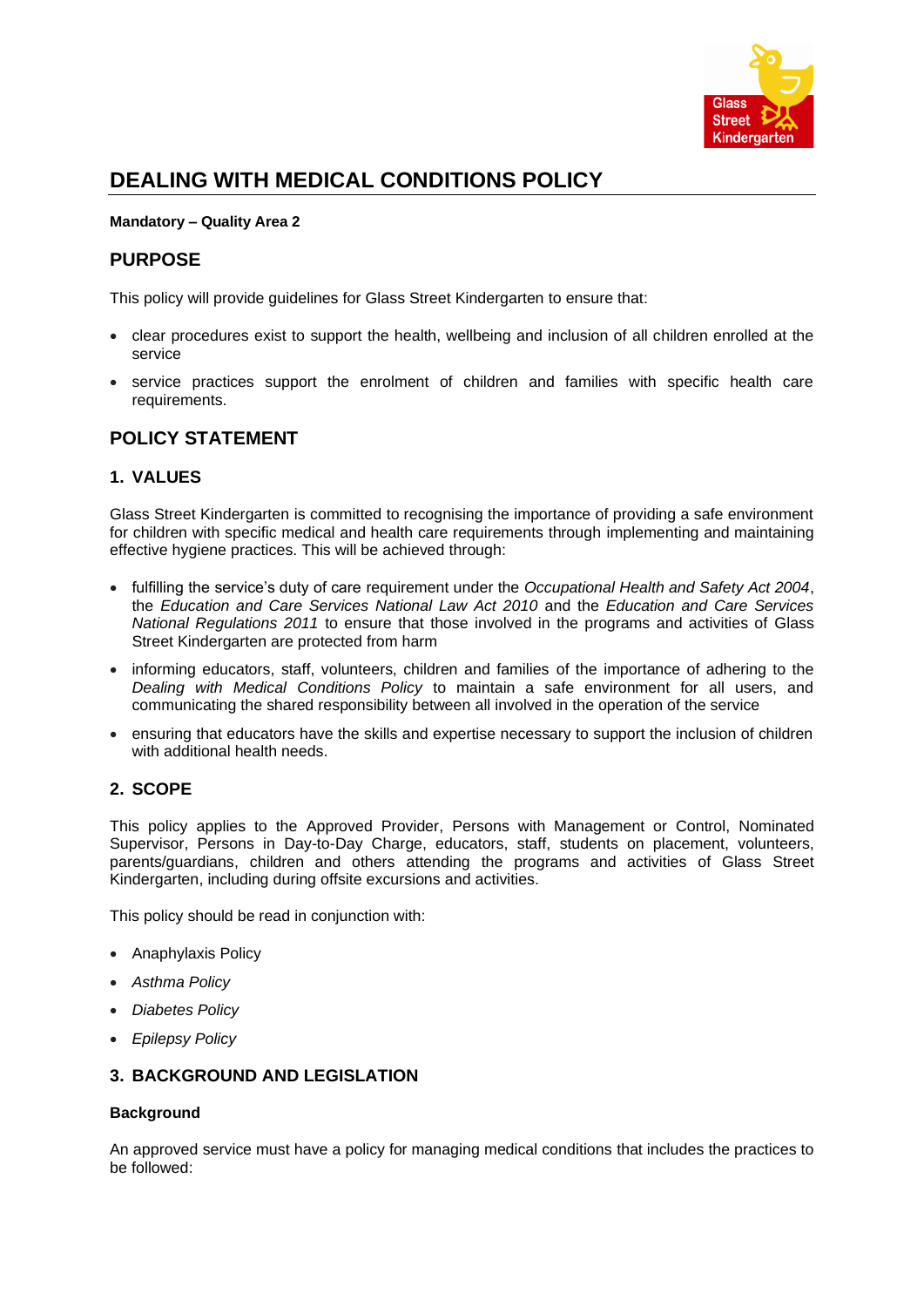- in the management of medical conditions
- when parents are required to provide a medical management plan if an enrolled child has a specific health care need, allergy or relevant medical condition
- when developing a risk minimisation plan in consultation with the child's parents/guardians
- when developing a communication plan for staff members and parents/guardians.

Staff members and volunteers must be informed about the practices to be followed. If a child enrolled at the service has a specific health care need, allergy or other relevant medical condition, parents/guardians must be provided with a copy of this and other relevant policies.

Medication and medical procedures can only be administered to a child:

- with written authorisation from the parent/guardian or a person named in the child's enrolment record as authorised to consent to administration of medication (Regulation 92(3)(b))
- with two adults in attendance, one of whom must be an educator. One adult will be responsible for the administration and the other adult will witness the procedure
- if the medication is in its original container bearing the child's name, dose and frequency of administration.

Refer to the *Administration of Medication Policy* for more information.

Staff may need additional information from a medical practitioner where the child requires:

- multiple medications simultaneously
- a specific medical procedure to be followed.

If a child with a chronic illness or medical condition that requires invasive clinical procedures or support is accepted by the service, it is vital that prior arrangements are negotiated with the parent/guardian, authorised nominees or appropriate health care workers to prepare for the event that the child will require a procedure while in attendance at the service. Parents/guardians and the service should liaise with either the child's medical practitioner or other appropriate service providers to establish such an arrangement. Arrangements must be formalised following enrolment and prior to the child commencing at the service.

#### **Legislation and standards**

Relevant legislation and standards include but are not limited to:

- *Education and Care Services National Law Act 2010*: Section 173
- *Education and Care Services National Regulations 2011*: Regulations 90, 91, 96
- *Health Records Act 2001* (Vic)
- *National Quality Standard*, Quality Area 2: Children's Health and Safety
- *National Quality Standard*, Quality Area 7: Governance and Leadership
- *Occupational Health and Safety Act 2004* (Vic)
- *Public Health and Wellbeing Act 2008* (Vic)
- *Public Health and Wellbeing Regulations 2009* (Vic)

The most current amendments to listed legislation can be found at:

- Victorian Legislation Victorian Law Today[: http://www.legislation.vic.gov.au/](http://www.legislation.vic.gov.au/)
- Commonwealth Legislation ComLaw:<http://www.comlaw.gov.au/>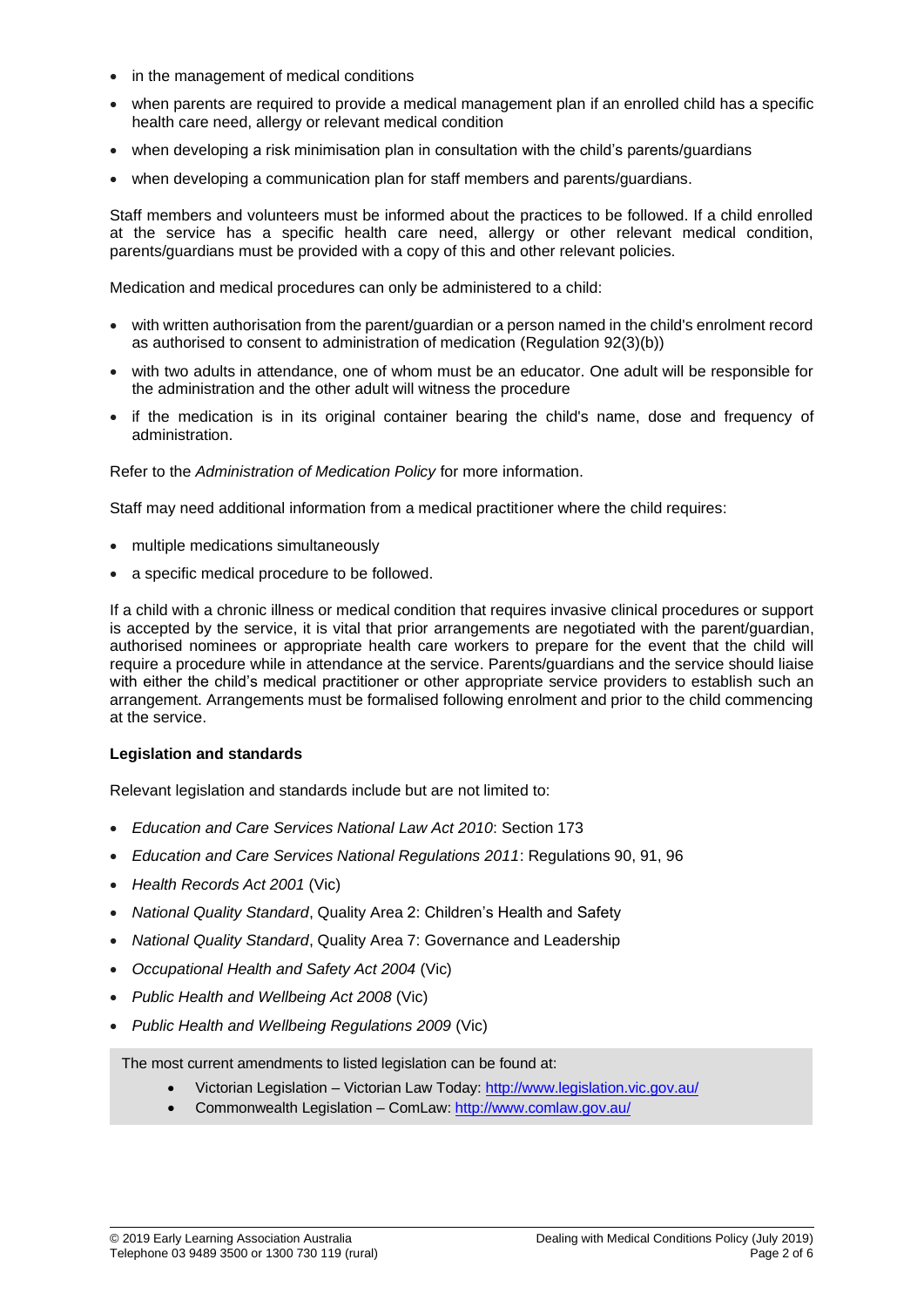### **4. DEFINITIONS**

The terms defined in this section relate specifically to this policy. For commonly used terms e.g. Approved Provider, Nominated Supervisor, Regulatory Authority etc. refer to the *General Definitions* section of this manual.

**Communication plan:** A plan that forms part of the policy and outlines how the service will communicate with parents/guardians and staff in relation to the policy. The communication plan also describes how parents/guardians and staff will be informed about risk minimisation plans and emergency procedures to be followed when a child diagnosed as at risk of any medical condition such as anaphylaxis is enrolled at the service.

**Hygiene:** The principle of maintaining health and the practices put in place to achieve this.

**Medical condition:** In accordance with the *Education and Care Services National Regulations 2011*, the term medical condition includes asthma, diabetes or a diagnosis that a child is at risk of anaphylaxis, and the management of such conditions.

**Medical management plan:** A document that has been prepared and signed by a doctor that describes symptoms, causes, clear instructions on action and treatment for the child's specific medical condition, and includes the child's name and a photograph of the child. An example of this is the Australasian Society of Clinical Immunology and Allergy (ASCIA) Action Plan.

**Risk minimisation:** The implementation of a range of strategies to reduce the risk of an adverse effect from the mismanagement of a specific medical condition at the service.

**Risk minimisation plan:** A service-specific plan that details each child's medical condition and identifies the risks of the medical condition and practical strategies to minimise those risks, and who is responsible for implementing the strategies. The risk minimisation plan should be developed by families of children with specific medical conditions that require medical management plans, in consultation with staff at the service upon enrolment or diagnosis of the condition.

### **5. SOURCES AND RELATED POLICIES**

#### **Sources**

- Staying Healthy: Preventing infectious diseases in early childhood education and care services (5<sup>th</sup> edition, 2013) National Health and Medical Research Council: [https://www.nhmrc.gov.au/about](https://www.nhmrc.gov.au/about-us/publications/staying-healthy-preventing-infectious-diseases-early-childhood-education-and-care-services)[us/publications/staying-healthy-preventing-infectious-diseases-early-childhood-education-and-care](https://www.nhmrc.gov.au/about-us/publications/staying-healthy-preventing-infectious-diseases-early-childhood-education-and-care-services)[services](https://www.nhmrc.gov.au/about-us/publications/staying-healthy-preventing-infectious-diseases-early-childhood-education-and-care-services)
- *G*uide to the Education and Care Services National Law and the Education and Care Services National Regulations 2011, p 62: [http://files.acecqa.gov.au/files/National-Quality-Framework-](http://files.acecqa.gov.au/files/National-Quality-Framework-Resources-Kit/NQF-Resource-02-Guide-to-ECS-Law-Regs.pdf)[Resources-Kit/NQF-Resource-02-Guide-to-ECS-Law-Regs.pdf](http://files.acecqa.gov.au/files/National-Quality-Framework-Resources-Kit/NQF-Resource-02-Guide-to-ECS-Law-Regs.pdf)

#### **Service policies**

- *Administration of First Aid Policy*
- *Administration of Medication Policy*
- *Anaphylaxis Policy*
- *Asthma Policy*
- *Dealing with Infectious Diseases Policy*
- *Diabetes Policy*
- *Epilepsy Policy*
- *Incident, Injury, Trauma and Illness Policy*
- *Privacy and Confidentiality Policy*
- *Supervision of Children Policy*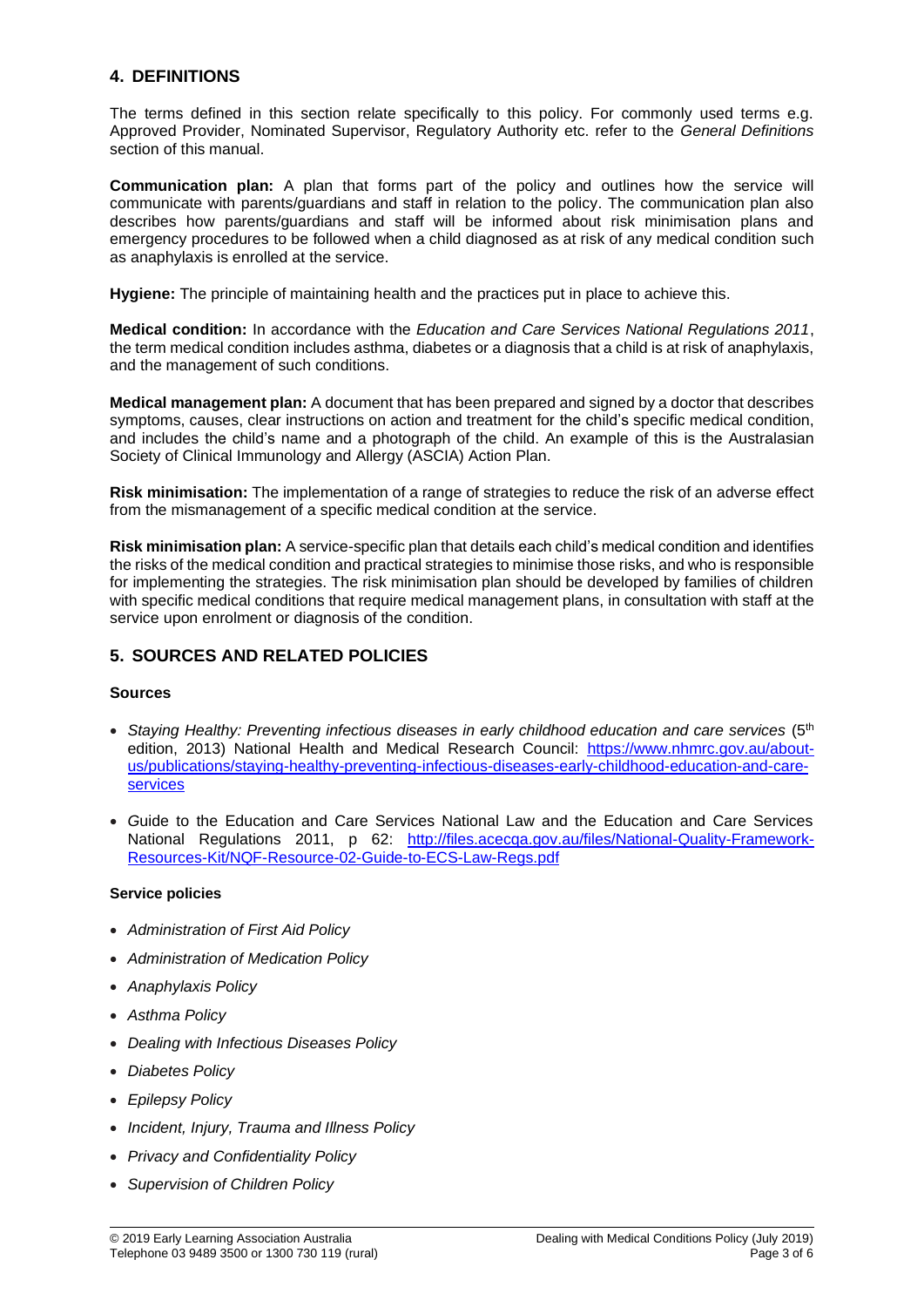### **PROCEDURES**

#### **The Approved Provider or Persons with Management and Control is responsible for:**

- ensuring that all staff and volunteers are provided with a copy of this policy and have a clear understanding of the procedures and practices outlined within
- developing and implementing a communication plan and encouraging ongoing communication between parents/guardians and staff regarding the current status of the child's specific health care need, allergy or other relevant medical condition, this policy and its implementation
- ensuring educators/staff receive regular training in managing the specific health care needs of children at the service including asthma, anaphylaxis, diabetes, epilepsy and other medical conditions. This includes training in the management of specific procedures that are required to be carried out for the child's wellbeing
- ensuring at least one educator/staff member who has current accredited training in emergency management requirements for specific medical conditions is in attendance and immediately available at all times that children are being educated and cared for by the service
- establishing robust induction procedures that include the provision of information regarding the implementation of the practices outlined in this policy
- ensuring families and educators/staff understand and acknowledge each other's responsibilities under these guidelines
- ensuring families provide information on their child's health, medications, allergies, their medical practitioner's name, address and phone number, emergency contact names and phone numbers, and a medical management plan signed by their medical practitioner, following enrolment and prior to the child commencing at the service
- ensuring that a risk minimisation plan is developed for each child with specific medical conditions on enrolment or upon diagnosis, and that the plan is reviewed at least annually
- ensuring that parents/guardians who are enrolling a child with specific health care needs are provided with a copy of this and other relevant service policies
- following appropriate reporting procedures set out in the *Incident, Injury, Trauma and Illness Policy* in the event that a child is ill or is involved in a medical emergency or an incident at the service that results in injury or trauma.

#### **The Nominated Supervisor or Persons in Day to day Charge is responsible for:**

- implementing this policy at the service and ensuring that all educators/staff follow the policy and procedures set out within
- informing the Approved Provider of any issues that impact on the implementation of this policy
- ensuring that the *AV How to Call Card* (refer to *Definitions*) is displayed near all telephones
- identifying specific training needs of educators/staff who work with children diagnosed with a medical condition, and ensuring, in consultation with the Approved Provider, that educators/staff access appropriate training
- ensuring children do not swap or share food, food utensils or food containers
- ensuring food preparation, food service and relief staff are informed of children and staff who have specific medical conditions or food allergies, the type of condition or allergies they have, and the service's procedures for dealing with emergencies involving allergies and anaphylaxis
- ensuring a copy of the child's medical management plan is visible and known to staff in the service. Prior to displaying the medical management plan, the Nominated Supervisor must explain to parents/guardians the need to display the plan for the purpose of the child's safety and obtain their consent (refer to *Privacy and Confidentiality Policy*)
- ensuring educators and other staff follow each child's risk minimisation plan and medical management plan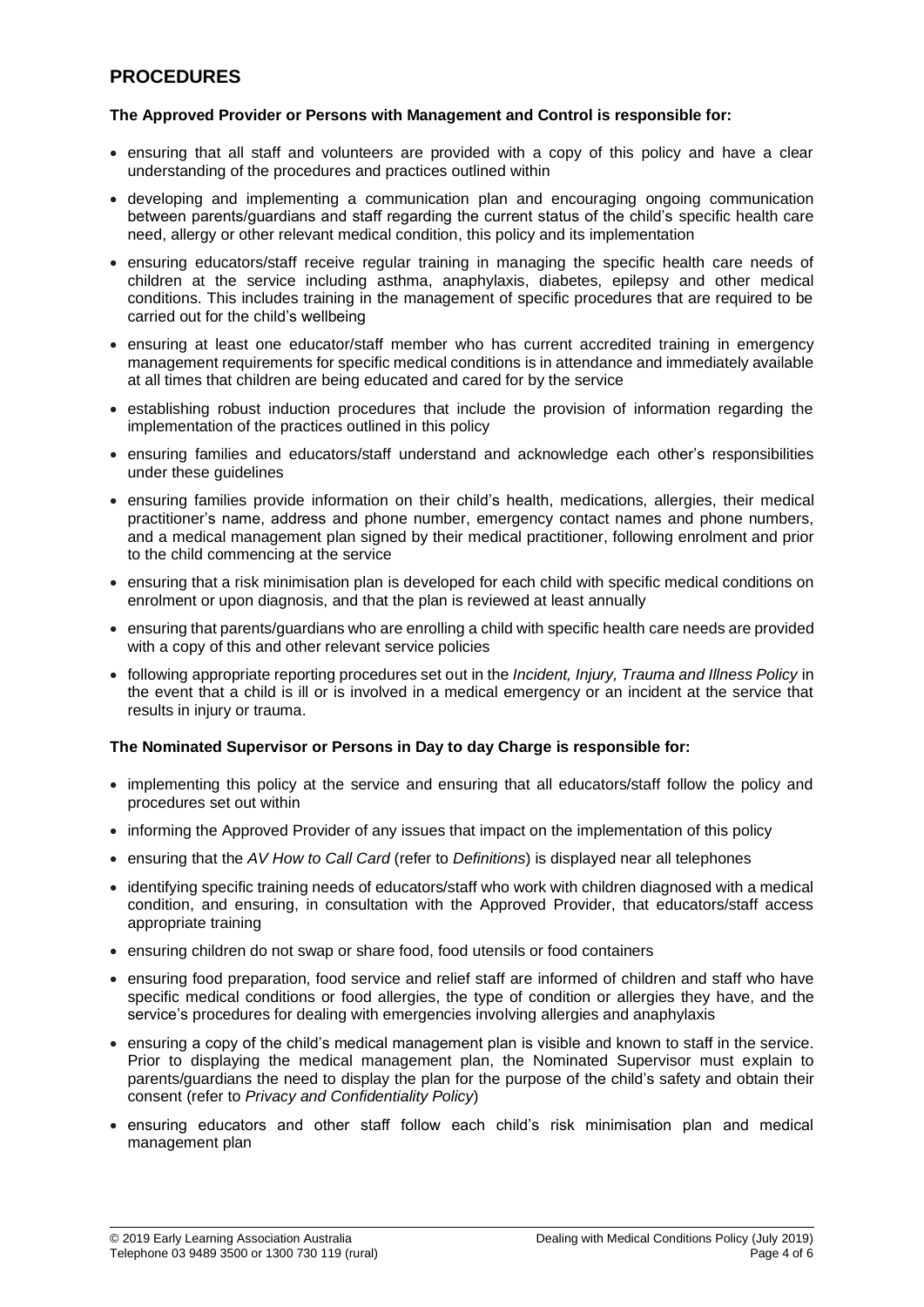- ensuring opportunities for a child to participate in any activity, exercise or excursion that is appropriate and in accordance with their risk minimisation plan
- providing information to the community about resources and support for managing specific medical conditions while respecting the privacy of families enrolled at the service
- administering medications as required, in accordance with the procedures outlined in the *Administration of Medication Policy*
- maintaining ongoing communication between educators/staff and parents/guardians in accordance with the strategies identified in the communication plan, to ensure current information is shared about specific medical conditions within the service.

#### **Educators and other staff are responsible for:**

- ensuring that children do not swap or share food, food utensils or food containers
- communicating any relevant information provided by parents/guardians regarding their child's medical condition to the Nominated Supervisor to ensure all information held by the service is current
- undertaking relevant training to assist with the management of specific medical conditions of children at the service
- being aware of individual requirements of children with specific medical conditions and following their risk minimisation plan and medical management plan
- monitoring signs and symptoms of specific medical conditions and communicating any concerns to the Nominated Supervisor
- adequately supervising all children, including those with specific medical conditions
- informing the Nominated Supervisor of any issues that impact on the implementation of this policy.

#### **Parents/guardians are responsible for:**

- informing the service of their child's medical conditions, if any, and informing the service of any specific requirements that their child may have in relation to their medical condition
- developing a risk minimisation plan with the Nominated Supervisor and/or other relevant staff members at the service
- providing a medical management plan signed by a medical practitioner, either on enrolment or immediately upon diagnosis of an ongoing medical condition. This medical management plan must include a current photo of the child and must clearly outline procedures to be followed by educators/staff in the event of an incident relating to the child's specific health care needs
- notifying the Nominated Supervisor of any changes to the status of their child's medical condition and providing a new medical management plan in accordance with these changes
- informing the Nominated Supervisor of any issues that impact on the implementation of this policy by the service.

#### **Volunteers and students, while at the service, are responsible for following this policy and its procedures.**

### **EVALUATION**

In order to assess whether the values and purposes of the policy have been achieved, the Approved Provider will:

- regularly seek feedback from educators, staff, parents/guardians, children, management and all affected by the policy regarding its effectiveness
- monitor the implementation, compliance, complaints and incidents in relation to this policy
- ensure that all information on display and supplied to parents/guardians regarding the management of medical conditions is current
- keep the policy up to date with current legislation, research, policy and best practice